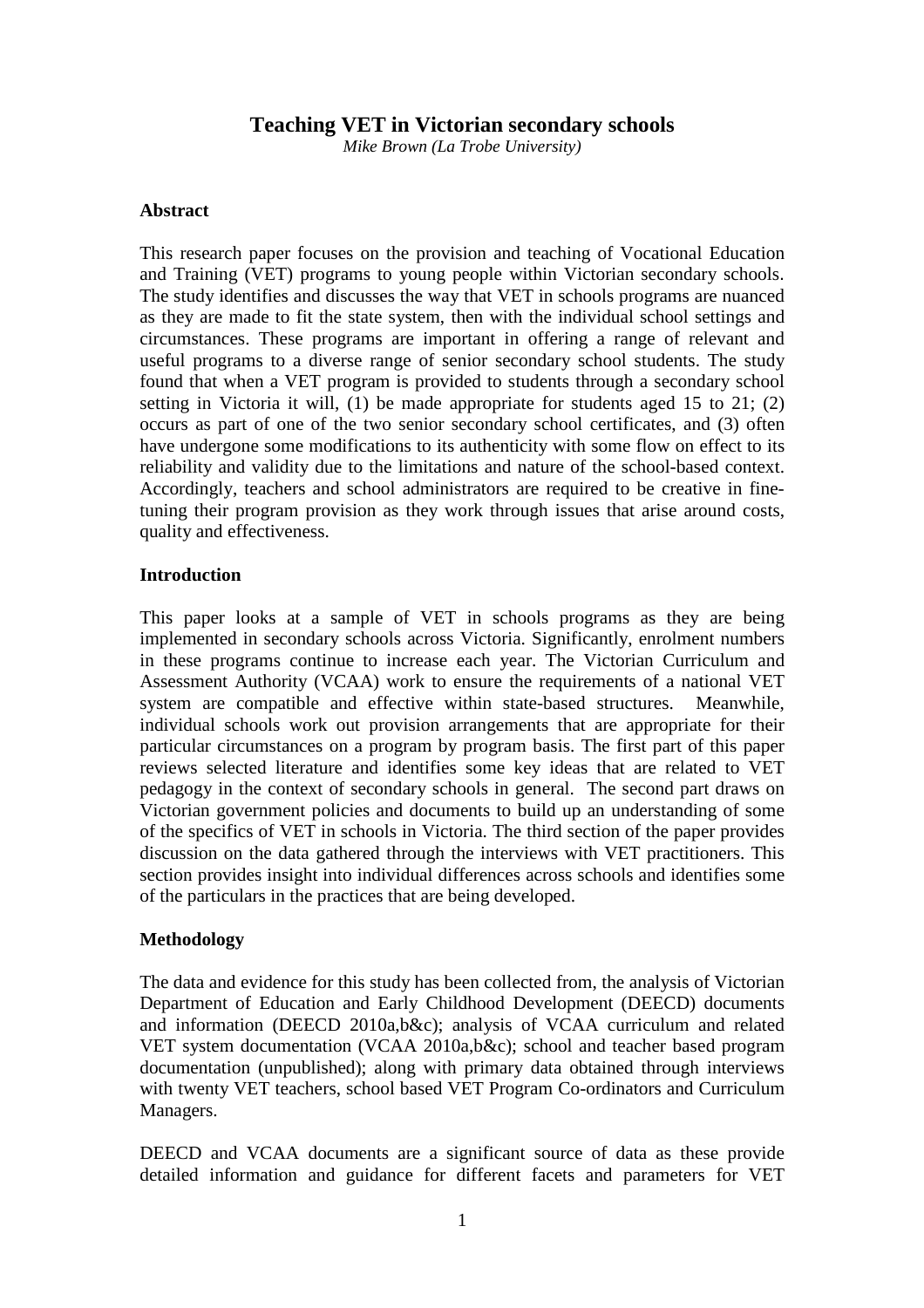provision. The DEECD publish advice on such features as guidelines for purchasing training outside the school (DEECD 2010a), standard Contracts and Memorandums of Understandings for partnerships and external outsourcing (DEECD 2010b); and information on indicative funding for the different bands of provision that are applicable to these programs (DEECD 2010c). Likewise the VCAA publish specific advice on program content (VCAA 2010), forms of assessment (VCAA 2005 & 2010a), and enrolment and provider requirements (VCAA 2010b & VCAA 2010c). In addition to this, In November and December of each year the VCAA Curriculum managers for both VCAL and VETiS provide comprehensive briefings and release important provisional data on these respective programs. This includes data on the breakdown of the enrolments (VCAA 2010d).

The primary data for the study comes from VET practitioners. Twenty VET practitioners who were interviewed work in secondary schools and Registered Training Organisations (RTOs) located across metropolitan, regional and rural Victoria. A selection of practitioners were recruited to participate based on those who were building a reputation for innovation and good practice in some aspect of their VET in schools programs. The participants in the study represented schools from across all the regions of Victoria. All interviews were semi-structured and took place at the interviewee's place of employment. The interviews were fully transcribed and thematically analysed. This involved colour coding extracts of the transcripts to identify and describe themes. In some cases, in addition to this data, teachers shared copies of their own and internally produced programming and assessment documentation with the researcher. These were analysed and became part of the data matrix for the study (Miles & Huberman 1994). University based ethics clearance was approved for the study.

A limitation of the study is that while visual records of some students' work were collected and analysed, primary interview data was collected from teachers, coordinators, and curriculum managers - not from students. Therefore considerations about learning are based on the perceptions of the interviewees and existing understandings from key literature.

# **Teaching VET: a selection of ideas and themes from the literature**

Central to the practice of teaching is the notion of pedagogy. Different people use the concept of pedagogy in slightly different ways. Alexander (2008) describes pedagogy as 'the big picture of teaching'. Watkins and Mortimer (1999) in a review of the research on pedagogy identified four different conceptualisations. They explain that pedagogy is variously used to mean a focus on: 1) the teacher; 2) contexts of teaching; 3) teaching and learning; and more recently as, 4) the complex, non-linear relationships between multiple elements, including context, content, the teacher and the learner. This fourth and more complex conceptualisation is used to guide analysis in this study. Subsequently, context is considered significant and in this case this is the Australian VET sector and more specifically, the context of the provision of VET programs within Victorian secondary schools. In these terms, this research is a study of 'the big picture of teaching' that includes 'the complex, non-linear relationships between multiple elements, including context, content, the teacher and the learner'.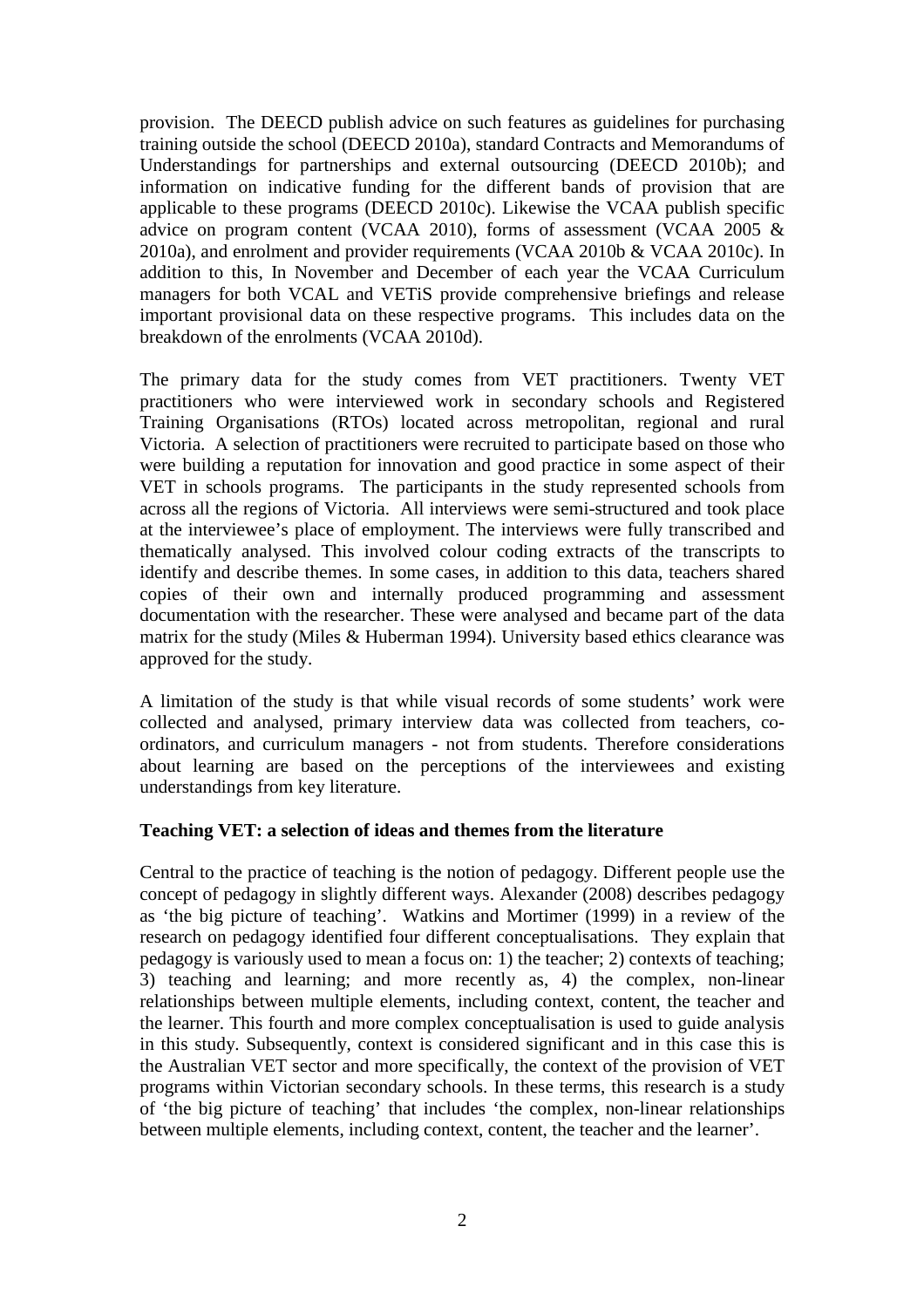The main features that tend to distinguish pedagogies in VET are that they are considered to be practical, and reflect the authentic work practices of the jobs for which the training is targeted. They are also developed as a competency-based approach to training. But as the VET sector involves the learning of job oriented work roles across a spectrum that spans very basic entry level jobs at AQF level 1 and 2 through to the learning of para-professional work roles at AQF levels  $5 \& 6$ , it becomes very difficult to distinguish much else about VET pedagogy that stands as definitive across this whole sector.

In other ways, VET pedagogy differs significantly with whether it occurs on or off the job (Billett 2001). Historically, much of how VET orientated knowledge and skills are developed on-the-job owes a debt to apprenticeship training, and the learning pathway from induction to expertness. While the pedagogies for off-the-job can be traced back to initiatives like the approach developed by Della Vos in Moscow during the nineteenth century (Bennett 1937). The later has some relevance to teaching within VET in schools in terms of teaching methods and approaches. Basically, the formula for 'teaching the trades' within a dedicated teaching and learning environment still occurs through demonstration and modelling (direct instruction), observation, and graduations of guided practice.

Recent research by Figgis (2009) has identified six trends in the development of innovative VET pedagogical practice. These are, the use of authentic learning tasks, the encouragement of peer learning, the application of e-learning, utilisation of workplace settings, personalising learning experiences and programs, and devolving the support and responsibility for teaching and learning so that it was closer to the influence of the practitioner. This study also found that the teachers most likely to be looking at instigating on-going improvement and change in their own work tended to be, reflective; respectful of their learners; networked in with local enterprises and with other practitioners.

In terms of beginning to understand the learners in VET in schools programs, McQueen (2009) describes eight 'new' rules for engagement with this current generation of students. These new 'rules of engagement' are useful for teachers to consider and are listed here as; put relationships before roles; use matrix learning; focus on outcomes over process; adopt a facilitators role; give regular positive feedback; set short term, challenging goals; use stories to make your point; and go for commitment, rather than compliance. The term matrix learning might need a brief explanation and is used by McQueen to refer to putting context around content. This is something that due to the many years of industrial experience that VET teachers bring to their programs - these teachers are well placed to do. Basically this involves emphasising the relevance and connectedness of the learning.

# **The provision of VET in schools in Victoria**

In Victoria, VET programs that are run in secondary schools for students to obtain nationally recognised VET qualifications are run alongside and within the two statebased senior secondary school certificates. The first of these certificates is the more traditional and academic Victorian Certificate of Education (VCE). The other is the Victorian Certificate of Applied Learning (VCAL). The VCAL is promoted by the Victorian Curriculum and Assessment Authority (VCAA) as the 'hands on'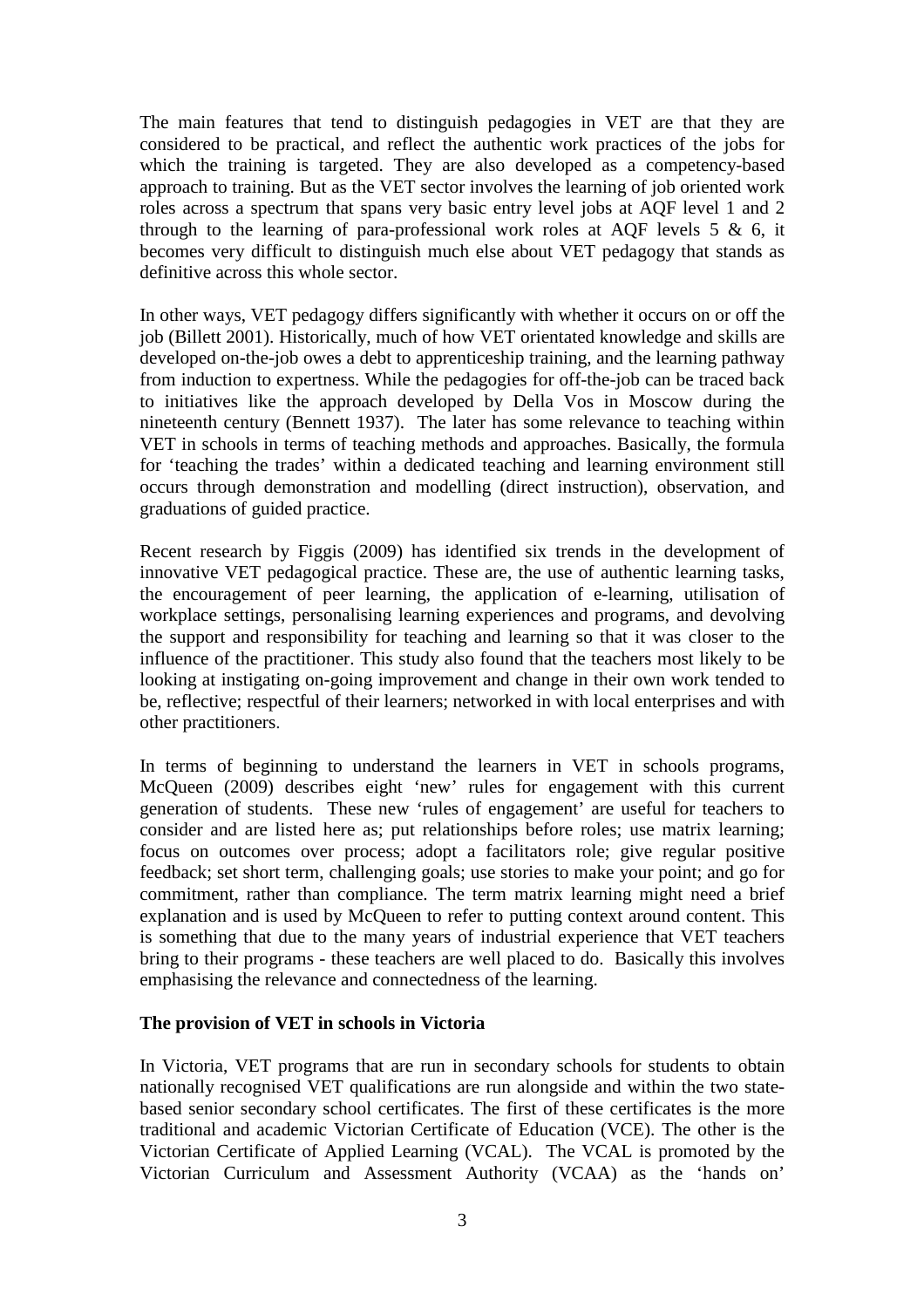alternative to VCE. VCAL can be completed at three different levels. These are Foundation, Intermediate and Senior levels. VET is a compulsory component of the Intermediate and Senior Levels of VCAL (VCAA 2010a). At some secondary schools the students doing Years 9 & 10 also have access to VET and VET taster programs. Debate is apparent on what year level secondary students should first be offered access to VET programs, with Years 10, 11 & 12 being the most common.

All school based provision in Victoria comes under the umbrella of the Victorian Curriculum and Assessment Authority (VCAA). The role of the VET section of the VCAA involves; the development of the VET programs in a form that is suitable for delivery within secondary schools; the appropriate structure of the programs; appropriate credit arrangements for VET into VCE and VCAL; provision of administration advice and support; the implementation of scored assessment; the overseeing of block credit arrangements and the collection of VET enrolment statistics (Interview with VCAA staff member).

According to the VCAA figures for 2008, there were 56,912 enrolments in some form of VET within VCE or VCAL. The following year, in 2009, there was a 5% increase on this number with 59,739 VET enrolments in these two senior secondary certificate programs (VCAA 2010d). This enrolment figure is believed by the VCAA to translate into approx. 38,000 individual students with some doing as little as fifteen or twenty hours to complete a First Aid course from the Health Services Training Package, or the Responsible Service of Alcohol (RSA) from the Hospitality Training Package. While other students such as some enrolled in the VCAL may be doing up to four different Certificate II and III VET qualifications.

In 2010 the enrolment figure increased again to 63,496 students doing some form of VET within Victorian secondary schools. As of November 2010, there are about twenty-five VCE VET programs on offer (VCAA 2010c). The 2010 enrolment numbers identify the eight most popular VCE VET programs across Victoria as Hospitality, Sport and Recreation, Building and Construction, Interactive Digital Media, Business, Music, Automotive, and Community Services. Not all VET in schools program cost the same amount to provide and therefore different industry qualifications are funded differently based on relative cost of provision. There are eight different levels of funding. A provider receives nearly \$1000 in total for each student that completes a Certificate II in Building and Construction but only \$290 in total for a student who completes a Certificate II in Retail or Business (DEECD 2010c). A further loading is added on to cover additional costs associated with rural provision.

VET in schools programs fit comfortably into the VCAL. One of the driving forces behind the original development of the VCAL was the recognition that students who stay on and successfully complete Year 12 are more likely not to have long periods of unemployment throughout their working lives (Jarvie 2005). In this way completion of Year 12 becomes an initial step in breaking an identified poverty cycle (Muir et al 2009; Edwards 2010). But in order to have a relevant and useful range of programs that will have appeal to the full range of students who stay on and get to senior secondary, there must be a diverse range of programs on offer. Hence the development of multiple offerings and options such as VCE, three levels of VCAL and a wide range of VET programs are made available to senior secondary students.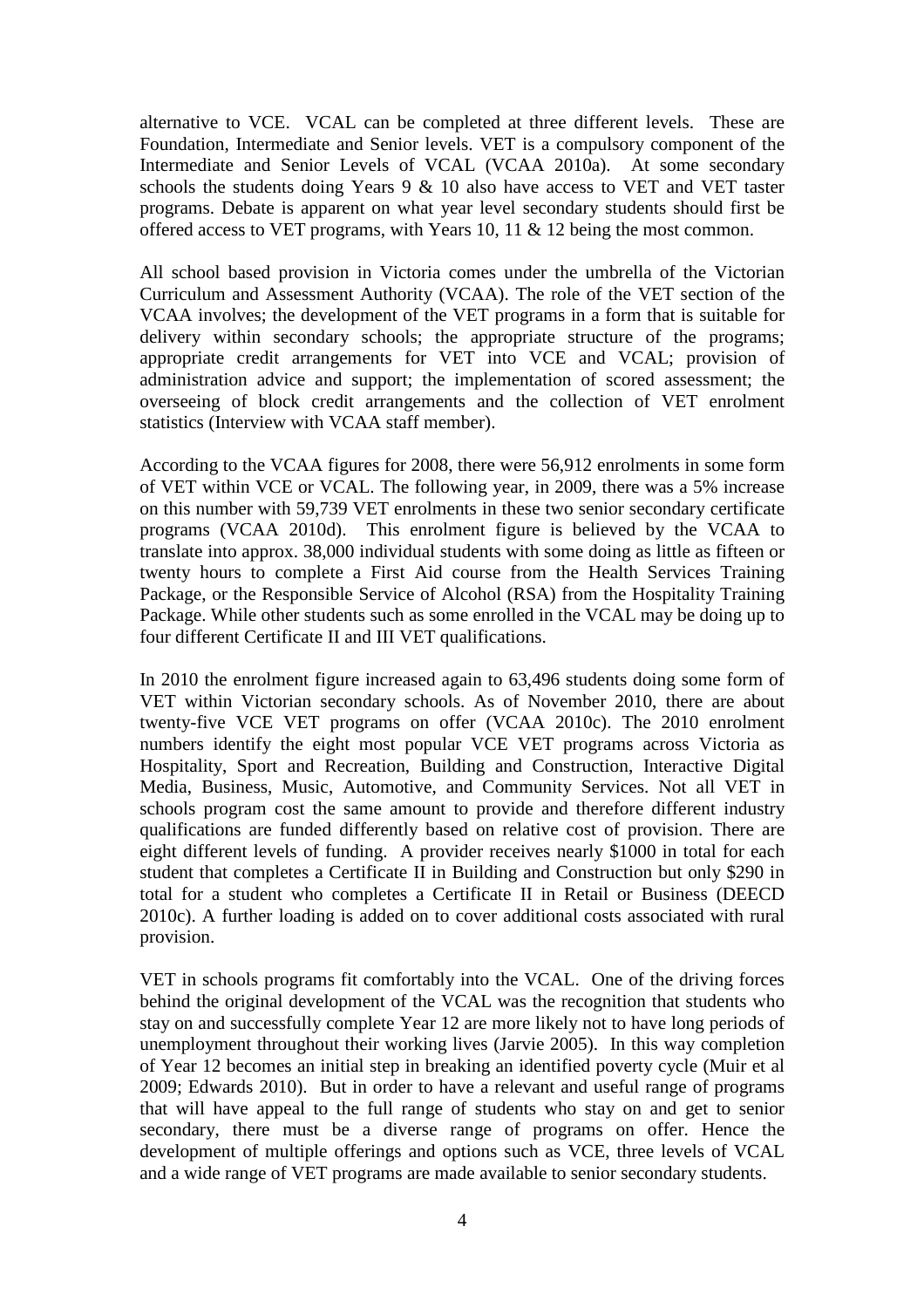Some aspects of VET get modified from the Training Package version in order to provide a more appropriate pathway for secondary school students and/or, to become more structurally compatible with the VCE (VCAA 2010b&c). The assessment regime within VET programs is most often a binary decision of Competent or Not Yet Competent. Yet this does not always sit well with some of the stakeholders who have interests bound up with the grading system associated with VCE results. In some cases this leads to the VET programs being made compatible and comparable with other studies in the VCE. This involves replacing the binary grading system with provision of a final mark, or study score. This is known as scored assessment (VCAA 2010a). The mark or the score for the VET program can then be used alongside the final VCE marks from other subjects. These contribute directly towards an ATAR (Australian Tertiary Admission Ranking) score used for decisions about university entry. Scores and comparability of VET with other VCE studies is an attempt to address any perceived disadvantage that students might receive by undertaking an unscored VET program whereby such participation might eliminate or make difficult the possibility of selection for University entry (Brown 2008). Approximately fifteen of the twenty-five VCE VET programs offered in 2011 have a scored assessment option (VCAA 2010b).

As a general rule, VET Units undertaken as part of a Certificate II (Level 2 on the AQF) are recognised for credit towards Year 11, (VCE Unit 1 & 2) results. VET Units undertaken as part of a Certificate III (Level 3 on the AQF) contribute towards Year 12 (VCE Unit  $3 \& 4$ ) results. In summary, provision has been made for some VETiS programs to have scored assessment; nevertheless mechanisms are in place to count all VET programs within both VCE and VCAL programs and qualifications. VETiS broadens the provision of secondary schools beyond the academic pathway and helps these schools to cater for and enable a wider diversity of students to complete Year 12.

# *Teaching VET in schools*

The VET teacher is considered to be juggling and synthesising two identities, one as a practitioner in a vocation and the other as a teacher of that vocation. The first requires them to develop and manage their vocational practice and the second requires them to develop ways of teaching these practices to others. As the VET in schools teacher is also developing their educational practice within the context of the senior secondary school, this brings a further contextual overlay to the requirement of developing a synthesis between the vocational and the educational practices. A further synthesis is required to be conducted between the contexts of VET and secondary schools. This straddling of educational sectors brings with it the need for the VET in schools teacher to understand VET, VCE VET and VET as a strand in VCAL.

Students are often drawn to take up VET in schools programs because they like the opportunity to learn in a 'hands on' approach, in effect learning by doing. The practical nature of learning in VET is mainly due to its close alignment with the authentic tasks that are undertaken in the work roles that the training is preparing the learners to take up. VET programs below Certificate IV are aligned to work roles associated with levels 1 to 3 on the Australian Qualifications Framework (AQF). These are essentially work roles that are practical. For some, in and around education,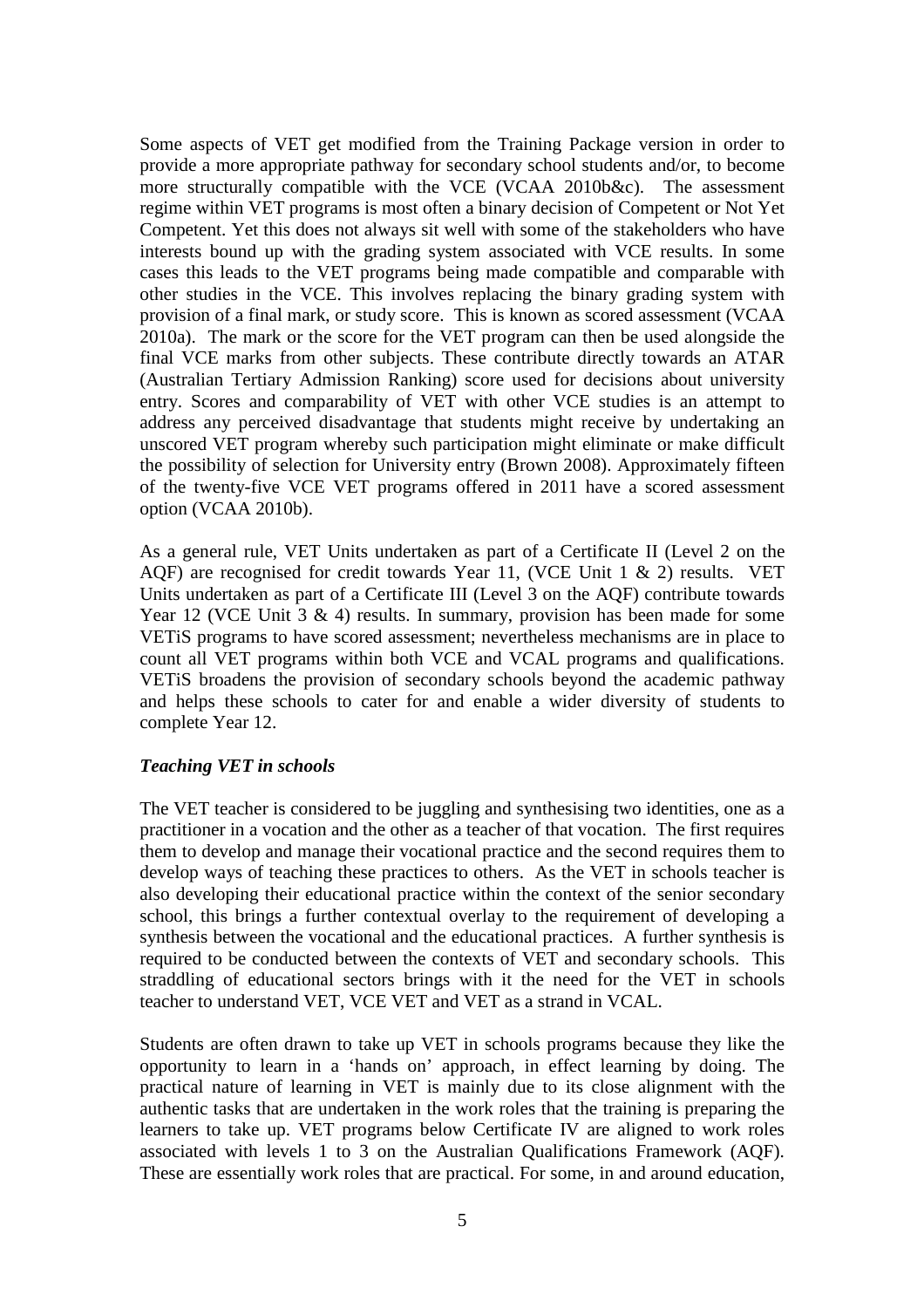learning in this way and the take up of jobs that require hands on engagement is considered a lesser or lower option than those that are more knowledge based. This is the traditional divide between Universities from VET and between knowledge workers from those who do more practical orientated work.

The debate on the relative worth of VET and 'hands on' learning runs deep throughout the community. While one teacher explains, '*VET in schools keeps a lot of kids in school who would normally leave*'. Another spoke of how '*schools often put their kids in there … because they are not going to do well in VCE and it gets that reputation'*. Yet another described how a student returning to the school for Year 12 was directed to continue on within VET programs that he had previously completed in the preceding year precisely because he had enjoyed it and succeeded. The teacher described this occurrence as an example of VET programs being used as *'a dumping ground for students that co-ordinators didn't know how to deal with'*.

Through their years of work and industry experience, VET teachers are very aware of the real world perceptions of 'hands on' work and have an appreciation of both ends of this argument. They often have direct experience of both that involves perceptions that trade experience based on vocational qualifications doing practical work is lesser than knowledge based work; and also, experience of trade work as offering a means for well paid secure work. VET teachers tend to emphasis the latter.

One VET teacher in a rural secondary school emphasized the prospect of apprenticeships in the Building and Engineering trades in his efforts to build awareness and motivate his VET students. He combined this with excursions onto building sites where students saw the work of different trades and got to speak directly with the tradespeople. These discussions ranged over descriptions of the different work roles, included insights into employer expectations and what employers looked for when interviewing young people for apprenticeships and other jobs. These experiences emphasized to the students the relevance and utility of the VET programs (Stevenson 1990).

The pedagogy within some VET in schools programs is found to be merely an instrumental and procedural pedagogy. But alongside these also stand examples of rich authentic pedagogy. One teacher explained that in some previous years, her students were sent off-site to the local TAFE where they were required to follow a program that concentrated on the development of skills. Students completed endless offerings of sewing exercises directed at being able to perform in industry but they never got to undertake the making of a whole garment. The students voted with their feet and dropped out of the program. The following year she designed what she considered to be a more age-appropriate learning program where the students could learn and practice the same content but while doing a series of garments and projects. This held the student's interest, provided motivation and built resilience amongst the students. This teacher spoke about the need to make the program suit the students and be appropriate for secondary school students rather than those seeking work in the industry.

Project-based learning was reported as common across the VET in schools programs. Some teachers reported that they considered some Certificate II qualifications as being very theory based. However rather than undertaking atomised Units of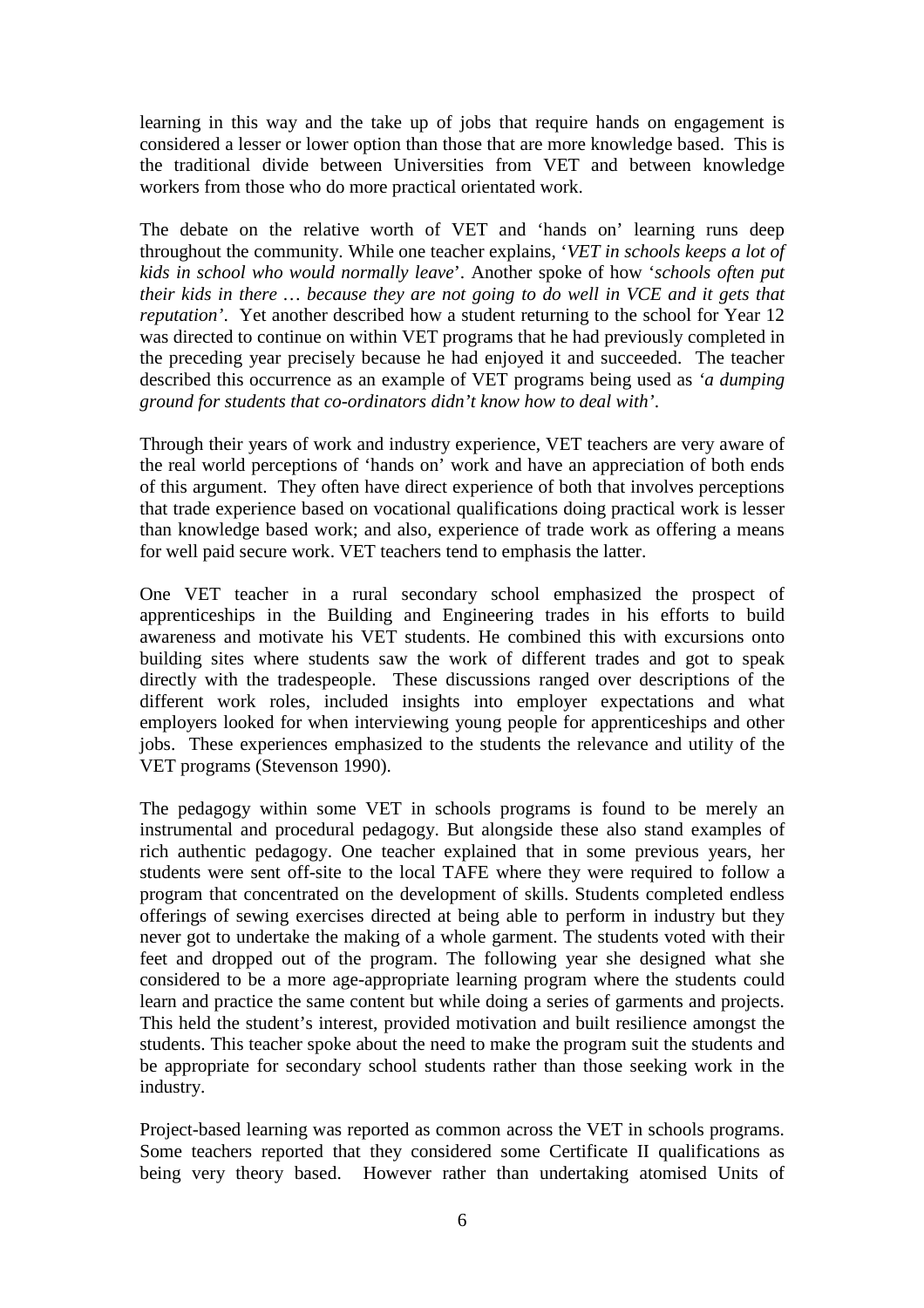competency, interesting projects were designed and developed as a means of learning the skills and underpinning knowledge through authentic and rich tasks. Students doing Building and Construction made scaled and actual wall framing, cubby houses and chook sheds; while cooks planned, prepared, cooked and served up meals; and garment producers made whole garments. These VET in schools teachers were creative and developed a way of embedding the skills development within projects to engage the interests of their students. Most teachers reported the need to keep their students interested and engaged. When asked directly about principles that underpin classroom behaviour and management a majority of the teachers interviewed responded with one word, respect. Some explained that they saw respect as being a two way process, respect for students and respect for teachers.

VCE VET as a state-wide initiative was considered very positively. Some teachers reported that initially they found scored assessment to be complicated but after talking to others and hearing how other teachers organised and managed the process it became much easier to understand and implement. Others who taught in programs which did not have access to scored assessment and were required to remain using the Competent or Not Yet Competent binary expressed a desire to have scored assessment. They reported that access to a score gave comparability with other VCE studies and they considered this to be more advantageous for their students. The decision about whether to develop a program with or without scored assessment though is one that is out of the influence of the teachers and remains with an industry based reference group where educators are but one of the representatives involved.

VET in schools teachers have to work at being creative and inventive as they finetune their programs to make them sit well within the actual and specific parameters of their particular environment and situations. The more creative VET practitioners work at maximising opportunities, situations and circumstances for the benefit of their students. One large regional senior secondary college visited had over 1200 students in Years 11 & 12. This school had five feeder schools. This allowed the school to develop a large number of program choices and provided their students with access to over 900 different VET Units of competency. Some of their students were doing short programs of less than 100 hours and other students were doing two and even three different VET programs.

A different teacher working in a metropolitan secondary school explained how his students received five qualifications for their one year of full time study. He explained,

*The students enrol in a VCAL program. They all do a Certificate II in Manufacturing Technology in Semester 1 which gives them an introduction to how things are made essentially and also an opportunity to experience all the workshop technologies which we have here . . . so they make a piece of furniture for example, and make a couple of pieces in engineering. They make something in plastic. They use the CAD CAM equipment and there is a heavy emphasis on sustainability as well. In the 2nd Semester they specialise in either, Building & Construction, Electro-technology, Engineering or Automotive, an option of four different specialisations and the VCAL underpins the whole thing. . . .* 

These students also complete an industry 'White-card' issued by Worksafe and a Level 1 First Aid.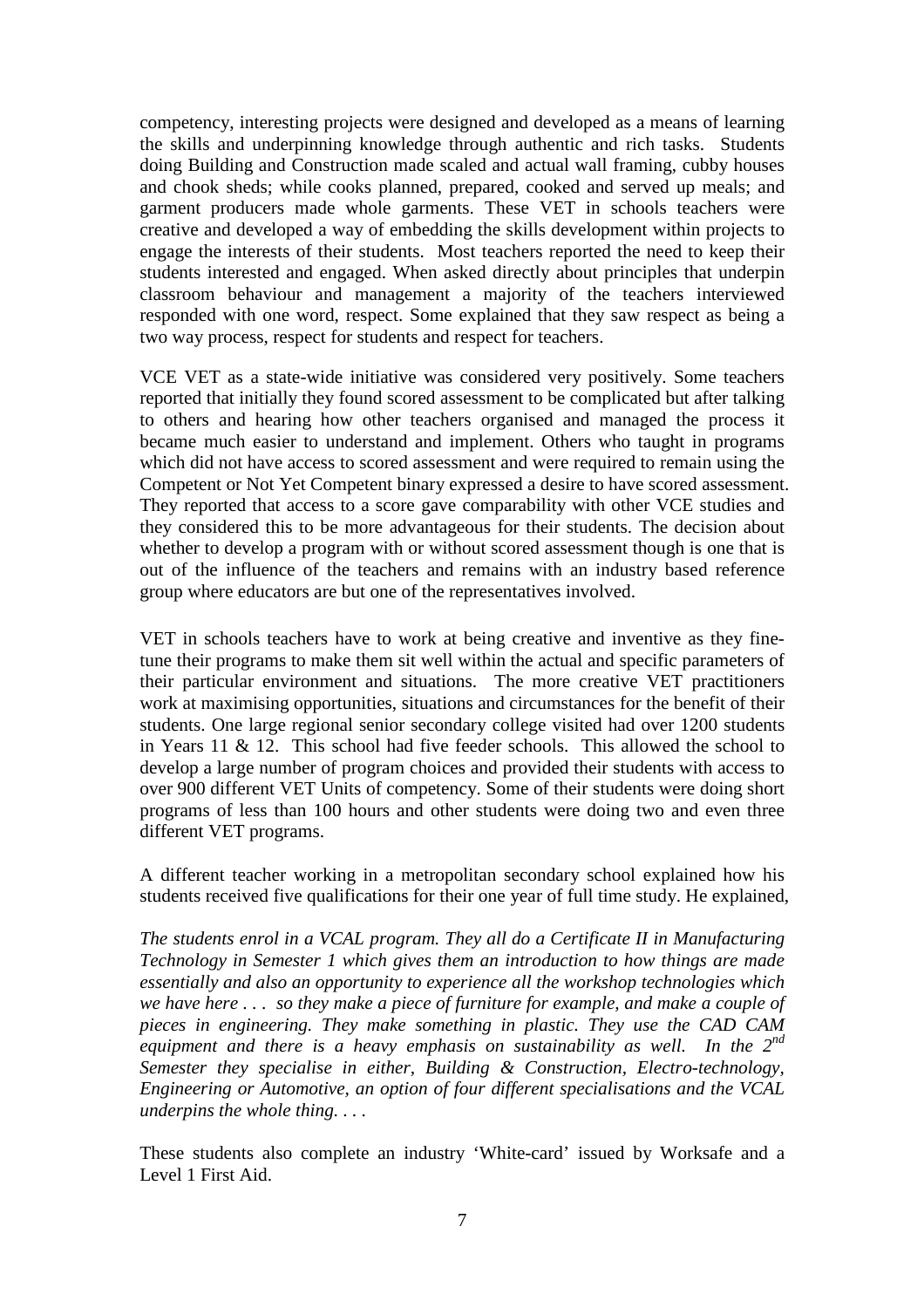The VCAL has four strands. These are (i) Literacy and Numeracy Skills; (ii) Work Related Skills; (iii) Industry Specific Skills; and (iv) Personal Development Skills, (VCAA 2010b). The VET program is completed as part of the Industry Specific Skills and the Work-Related Skills strands. In the example above where the students complete the five qualifications in the year it is not immediately apparent how students satisfy the VCAL requirements for Literacy & Numeracy and the Personal Development Skills strands. The program co-ordinator who is also the main teacher who provides this program makes this clear, *'one of the benefits of our program is that they don't go to a different class, they don't go to an English class for example, we actually have specialist VCAL literacy and numeracy teachers that come into the VET classes so all the literacy and numeracy is related to the VET'.*

A leading limitation to the creativity and soundness of VET in schools programs is the timetabling. The weekly hours allotted to VET programs can be as low as 3 periods of 75 minutes or extend to full time as in the case of the 'five quals in a year' cited above. Some schools are offering 4 hours of VET a week and some are timetabling 8 hours. A VCAA Curriculum Manager stated in his interview that where he thinks VET programs are working best and being most effective is where they are integrated into the whole program of the students, and not being presented as an add on that is done on Wednesday afternoon each week.

The shape of the provision of VET in schools is diverse. Some classes have eight students and others have up to 26. Some are a few hours a week and some full time. Some are provided by the school's staff but auspiced under an off-site Registered Training Organisation (RTO). One teacher described an arrangement where he taught all the theory on-site in the school and the students went to the TAFE for just three days of the year to work on the equipment and do the practical exercises. Clearly this is not ideal but it is an example of the kind of compromises that need to be made in order for the program to run, and be offered and accessed by secondary students in that school. Access and diversity are important for provision of VET programs in schools; but so too, are cost, quality and effectiveness.

The costing of VET provision is a factor in hiring in expertise from an existing Registered Training Organisation (RTO) like a local TAFE Institute. The costing charged to schools can appear exorbitant. It has become common practice for the providing RTO to charge the cost of the program based on the nominal hours specified in the Purchasing Guide not the number of actual hours provided to students. One large regional secondary school utilises a range of provision options, amongst these were (1) the school being the RTO, (2) the VET program is auspiced through TAFE or another RTO, and (3) provision occurs through TAFE or Private RTOs. Choices about who provides the program are related to comparative costs, availability of suitable space and appropriately qualified teachers. One school reported doing a simple cost benefit analysis of the cost of provision by the local TAFE against the cost of employing a new teacher just to run a particular VET program. Under these circumstances the school would have the VET program placed on its scope of registration and become the RTO. An Assistant Principal at this school explained in her interview, *'previously the TAFE delivered it for us, but now we are taking it back because we have got four classes this year. Last year the TAFE wanted to charge me \$90,000 for three classes, so for four I imagine we would be looking at well over*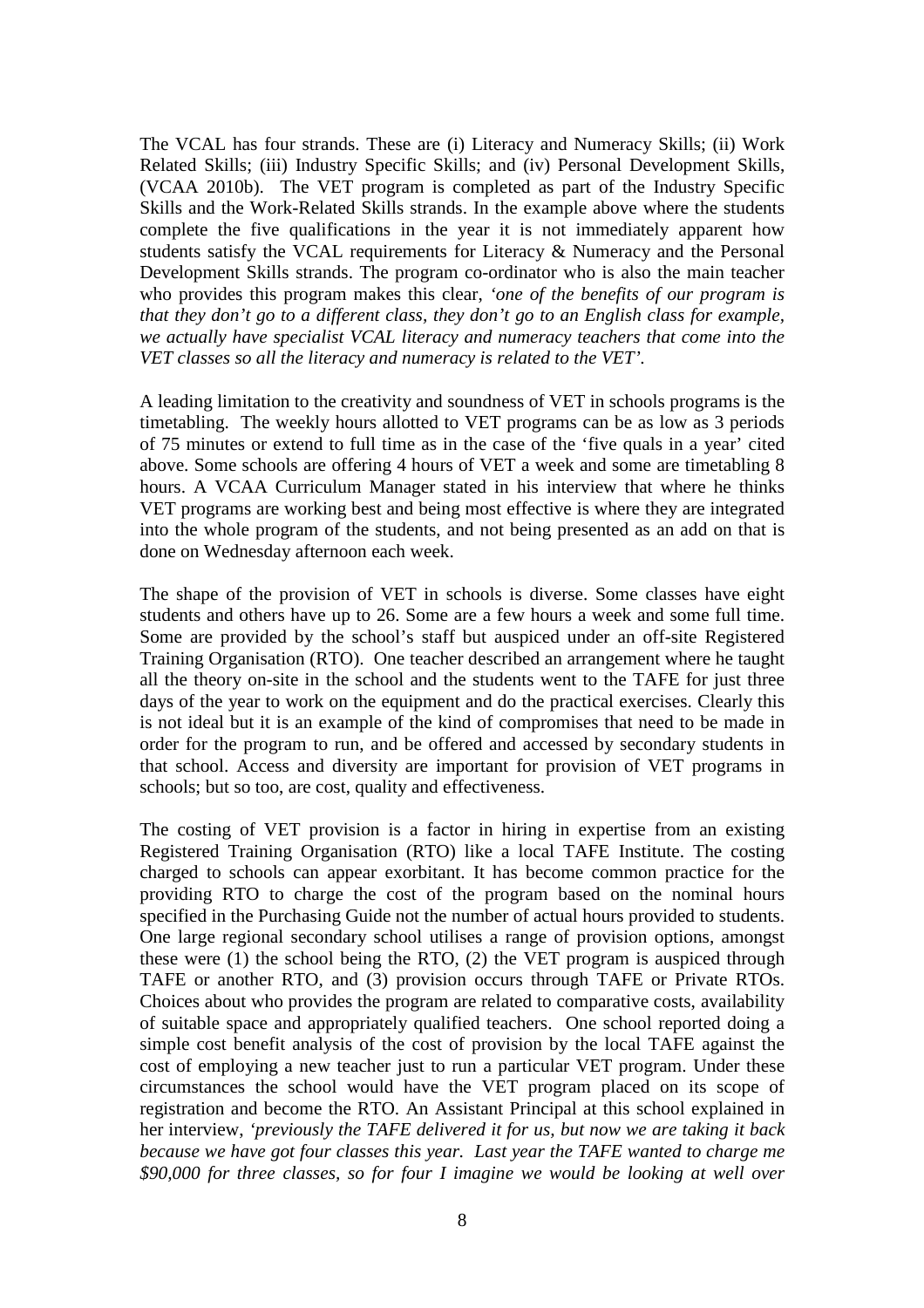*\$100,000 - and no teacher, not even me as Assistant Principal, earns that sort of money in a year'.*

On an aspect of quality, there are examples becoming apparent of where secondary schools start off with a relationship such as a partnership or auspiced by the local TAFE Institute or RTO. However over time some of these relationships are deteriorating partly because of discrepancies over what constitutes 'competency'. This is partly due to how many nominal hours it takes to lift a student to a level of being competent to operate in industry at the standard required. As VET program providers and teachers who are recruited from industry, VET teachers have a lived experience of what competent performance looks like. However if the representatives of the TAFE or RTO begin to notice a discrepancy between the student's capabilities at the completion of a program undertaken at the TAFE/RTO with what the students are able to do on completion of the VET in schools program, they start to question the reliability and validity of the program. One of the first questions they ask is about the number of hours it takes on average to be able to demonstrate competency at the TAFE compared against the number of hours being offered to the students through the VET in schools program. Major discrepancies in numbers of hours being offered across the different providers raise questions about reliability and validity, and can lead to feelings of dissatisfaction and inequity.

If a VET in schools program is signing students off as competent in a much shorter time that what occurs for the same Unit of Competence being provided in a TAFE/RTO, then the auspicing TAFE/RTO, is very likely to conclude that the standard of outcome being obtained, is not the same. However secondary schools can face very real limitations to the number of hours they can offer and this is most likely to be less than those offered at other RTOs. As part of a bigger picture, this can lead to a questioning of national and mutual recognition, when comparability of quality in the outcomes cannot be assured across different providers.

In some instances where such disputes have arisen some of the coordinators of VET in schools programs reported shopping around to find an alternative RTO who will accept the standard of work coming out of the VET in schools program. The realities and limitation of VET programs being offered in schools is that they are rarely able to provide comparable nominal hours as the same program in a TAFE/RTO. The worst case scenario is where this leads to the VET in schools programs beginning to merely teach to produce the minimum amount of evidence needed to satisfy a potential audit. Determination of what constitutes competent is socially constructed and can be problematic. However reaching competency is a quality issue that needs to be addressed, otherwise VET in schools programs are in danger of becoming 'VET-Lite'.

# **Conclusion**

This study identifies conditions that can encourage or inhibit good practice in VET in schools programs and it contributes to our current understandings of VET pedagogy within Victorian secondary schools. In particular it sheds further light on such aspects as scored assessment, budgetary factors, timetabling and issues around quality. In terms of scored assessment, initially this was confusing to teachers but through professional development and networking with colleagues it has become understood and now even preferred. It is considered to be an advantage to the students to be doing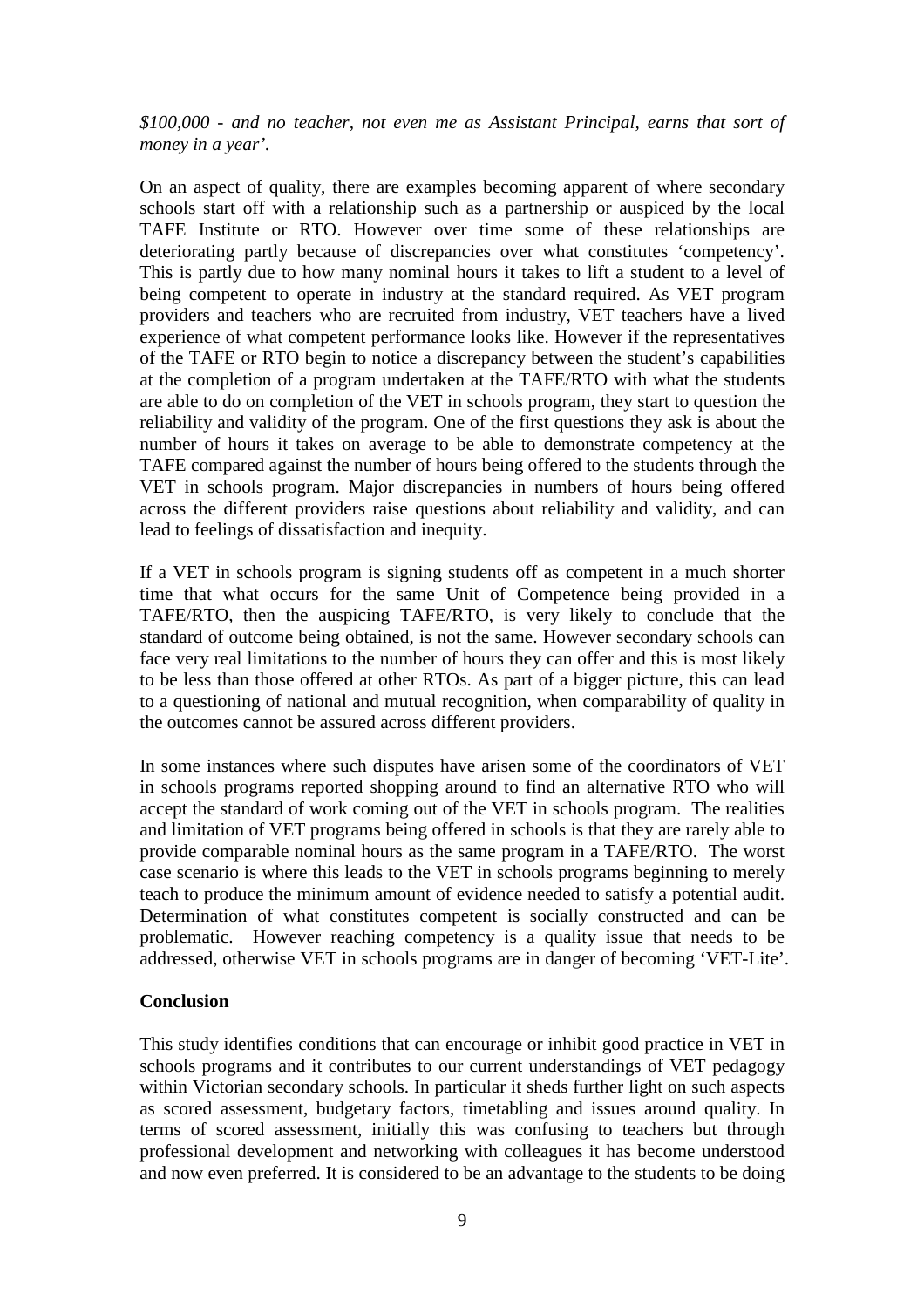a program which results in a score that can directly contribute to the ATAR. Costs and budget were a major consideration in planning the provision of all VET in schools programs. External RTOs know exactly how much they can charge secondary schools with information about standard bands of fees publicly available and even the availability of templates for contracts and Memorandums of Understanding; this limits the market possibilities. Timetabling or more accurately the number of total hours being provided to students in VET programs can become an issue. A reduction of hours for a school–based VET program compared to what is offered at other RTOs has in some cases led to poor regard for the quality of the school-based VET qualification. This has also been the basis of the fracturing of relationships between some external RTOs and some secondary schools. For their part the teachers and coordinators of the VET programs within schools continue to be creative, juggling and sometimes compromising on a range of considerations and constraints that contextualise their particular programs.

## **References**

Alexander R (2008) *Essays on pedagogy*, London & New York: Routledge.

Bennett C A, (1937), *History of Manual and Industrial Education from 1870 up to 1917*, Peoria: The Manual Arts Press.

Billett S. (2001). *Learning in the workplace: strategies for effective practice*. Sydney: Allen & Unwin.

Brown, M., (2008). VETiS: how it works in Victoria. in *VOCAL: The Australian Journal of Vocational Education and Training in Schools*. Vol 7. pp.19-31.

DEECD (2010a) *Guidelines for government schools purchasing senior secondary education and training from external providers*, accessed at, http://www.education.vic.gov.au/sensecyouth/purchasing.htm January 2010.

DEECD (2010b) *A Guide to using DEECD Contracts and Memoranda of Understanding for Purchasing Senior Secondary Curriculum* accessed at http://www.education.vic.gov.au/sensecyouth/purchasing.htm January 2010.

DEECD (2010c), *VET in Schools 2011 Indicative Funding Bands*, accessed at http://www.education.vic.gov.au/sensecyouth/qualsprograms/vet.htm January 2010.

Edwards A (2010) The State of Australia's Young People Report, in *VOCAL: The Australian Journal of Vocational Education and Training in Schools*. Vol 8. pp.16-22.

Figgis J (2009) *Regenerating the Australian landscape of professional VET practice: practitioner-driven changes to teaching and learning*, Adelaide: NCVER.

Jarvie W (2005) *Australia's Vocational Education and Training System and its links with secondary education*. DEST presentation to the Growth strategies for secondary education in Asia Conference, Kuala Lumpur, 19th September 2005